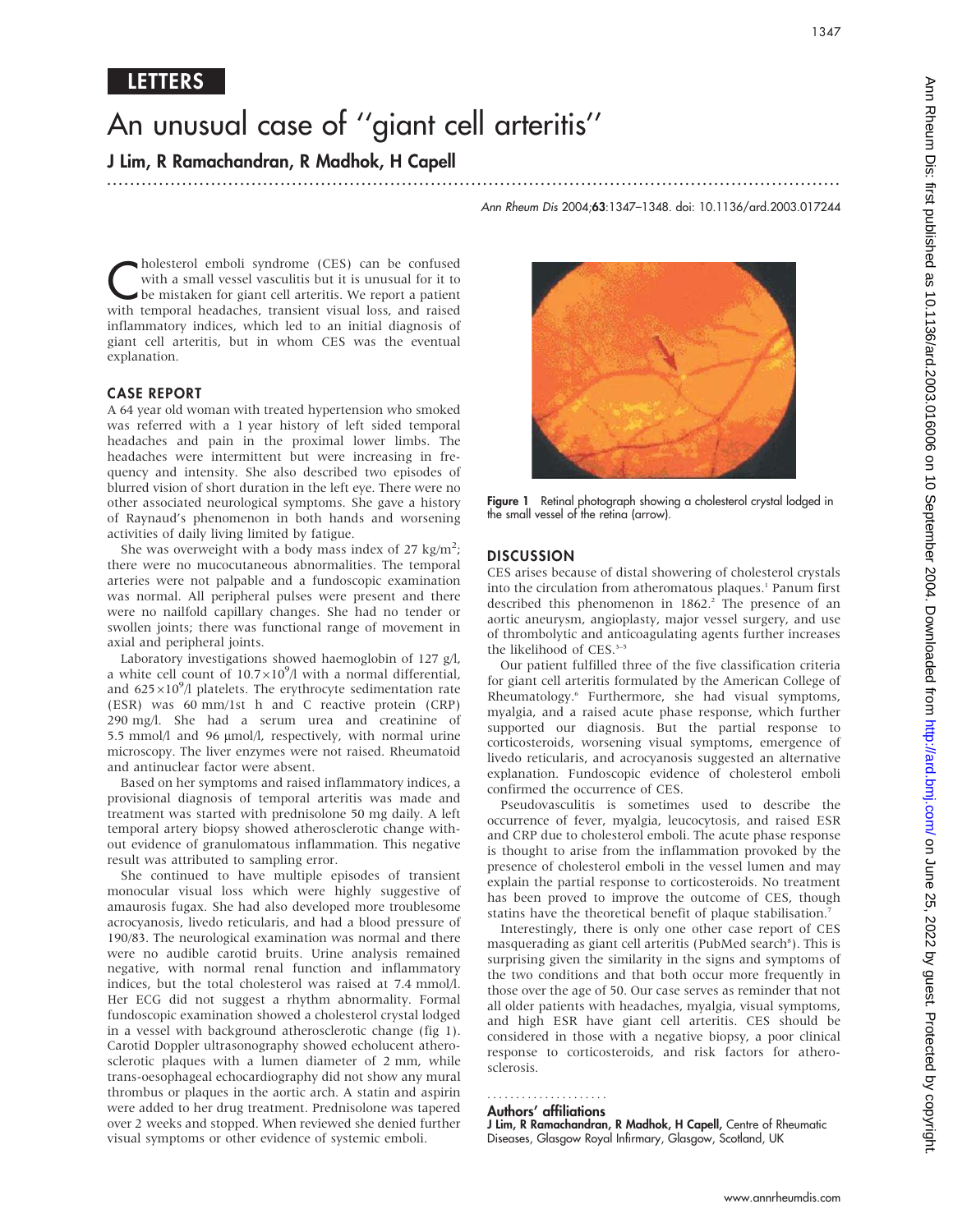Accepted 6 December 2003

### REFERENCES

- 1 **Creager MA**, Libby P. Peripheral arterial disease. In: Braunwald E,<br>Douglas P, Libby P, eds. *Heart disease. 6*th ed. Philadelphia: Saunders, 2001:1457–8.
- 2 Panum PL. Experimentelle Bietrage zur Lehre von der Embolie. Virchows Arch Cell Pathol 1862;25:308–10.
- 3 Dupont PJ, Lightstone L, Clutterbuck EJ, Gaskin G, Pusey CD, Cook T, et al. Lesson of the week: Cholesterol emboli syndrome. BMJ 2000;321:1065–7.
- 4 Hyman BT, Landas SK, Ashman RF, Schelper RL, Robinson RA. Warfarin-related purple toe syndrome and cholesterol microembolization. Am J Med 1987;82:1233–7.
- 5 Geraets DR, Hoehms JD, Burke TG, Grover-McKay M. Thrombolyticassociated cholesterol emboli syndrome: case report and literature review. Pharmacotherapy 1995;15:441–50.
- 6 Hunder GG, Bloch DA, Michel BA, Stevens MB, Arend WP, Calabrese LH, e*t al.* American College of Rheumatology 1990 criteria for the classification<br>of giant cell arteritis. *Arthritis Rheum* 1990;**33**:1122–8.
- 7 Dahlberg PJ, Frecentese DF, Cogbill TH. Cholesterol embolism: experience with 22 histologically proven cases. Surgery 1989;105:737-46.
- 8 Jacobson DM. Systemic cholesterol microembolization syndrome masquerading as giant cell arteritis. Surv Opthalmol 1991;36:23–7.

# Visceral leishmaniasis resembling systemic lupus erythematosus

P V Voulgari, G A Pappas, E N Liberopoulos, M Elisaf, F N Skopouli, A A Drosos

...............................................................................................................................

Ann Rheum Dis 2004;63:1348–1349. doi: 10.1136/ard.2003.014480

Subsectional SUE) STAR SUE TO SUBSECT THE MOVIE CONTROLLED SUBSECTION AND ACTUAL ACTOR ACTOR ACTOR ACTOR ACTOR ACTOR AND THE ALL AND THE ALL AND THE DISPONENT OF THE ALL AND THE DISPONENT OF THE OUTSELL AS WELL ASSECT THAT ystemic lupus erythematosus (SLE) is a chronic autoimmune disease of unknown aetiology. B cell hyperactivity with production of multiple autoantibodies is polyclonal B cell activation may occur in chronic infectious diseases. In this report we present a patient with visceral leishmaniasis who was diagnosed as having SLE and we discuss the clinical and laboratory findings which may discriminate between these two entities.

### CASE REPORT

A 50 year old man presented in October 2001 with arthralgias, fatigue, weight loss, and low grade fever. Laboratory evaluation revealed haemoglobin 110 g/l, white blood cells  $3.9\times10^{9}$ /l with normal differential count, platelets  $90\times10^{9}$ /l, and erythrocyte sedimentation rate (ESR) 50 mm/ 1st h.

He was admitted to the hospital where physical examination disclosed mild splenomegaly. A laboratory investigation confirmed anaemia, leucopenia, and thrombocytopenia, increased ESR and C reactive protein (CRP) (table 1). Renal, liver and thyroid function tests, as well as urine analysis were within normal limits or negative. Serum electrophoresis showed moderate diffuse hypergammaglobulinaemia with no monoclonal bands. A stool specimen for occult blood was negative. Repeated blood, urine, throat, and bone marrow cultures were negative. Serological tests for viral hepatitis B and C, cytomegalovirus, Epstein-Barr virus, and human immunodeficiency virus, as well as for toxoplasma and brucella infections were negative. Immunological tests showed positive antinuclear antibodies (ANA) at a titre of 1/1280 with a fine speckled pattern, positive IgM rheumatoid factor at a titre of 1/640, positive anti-Sm antibodies, positive Venereal Disease Research Laboratory (VDRL) test and positive lupus anticoagulant test (table 1). A chest radiograph was normal and a purified protein derivative test was negative. Finally, bone marrow biopsy showed no abnormalities. A diagnosis of SLE was made.

Two months later, the patient experienced high spike fever, fatigue, and weight loss. He was treated with small doses of steroids without improvement and he was admitted for further evaluation. Physical examination showed a body temperature of 39˚C. The patient was sweating, anxious, and

pallid. The rest of physical examination disclosed moderate splenomegaly. A computed tomography scan of the abdomen confirmed the presence of splenomegaly. Laboratory and immunological tests were similar to those done previously (table 1). However, a high titre of antibodies directed against Leishmania donovani was detected (1/1280 by immunofluorescence assay). A repeated bone marrow biopsy disclosed the presence of parasites in the macrophages (fig 1). Sodium antimony gluconate was given intramuscularly for 4 weeks, with excellent results.

### **DISCUSSION**

The haematological abnormalities of SLE include haemolytic anaemia, leucopenia or lymphopenia, and thrombocytopenia, due to the presence of autoantibodies directed against erythrocytes, leucocytes, and platelets.<sup>1</sup> The diagnosis of SLE requires four or more of the American College of Rheumatology criteria.<sup>2</sup> In our patient the diagnosis of SLE was based on the following criteria: arthralgias, haematological abnormalities, positive ANA, and positive VDRL and anti-Sm antibodies. However, this patient also had splenomegaly and high titres of CRP. Splenomegaly is not a common sign of SLE, unless there is lymphoma development or concurrent infection. High titres of CRP are not a common laboratory finding in SLE, unless a concurrent infection occurs. However, high titres of CRP in lupus have been associated with symmetrical polyarthritis and the presence of pleurisy.3

| <b>Variables</b>               | October 2001 | February 2002 |
|--------------------------------|--------------|---------------|
| Haemoglobin (g/l)              | 110          | 105           |
| White blood cells $(x10^9/l)$  | 3.9          | 3.65          |
| Platelets $(x10^9/l)$          | 90           | 75            |
| $ESR$ (mm/1st h)               | 50           | 65            |
| C reactive protein (mg/l)      | 56           | 75            |
| Antinuclear antibodies (titre) | 1/1280       | 1/1280        |
| IgM rheumatoid factor (titre)  | 1/640        | 1/640         |
| Anti-Sm antibodies             | Positive     | Negative      |
| <b>VDRL</b> test               | Positive     | Not done      |
| Lupus anticoagulant            | Positive     | Not done      |
| Direct Coombs test             | Positive     | Negative      |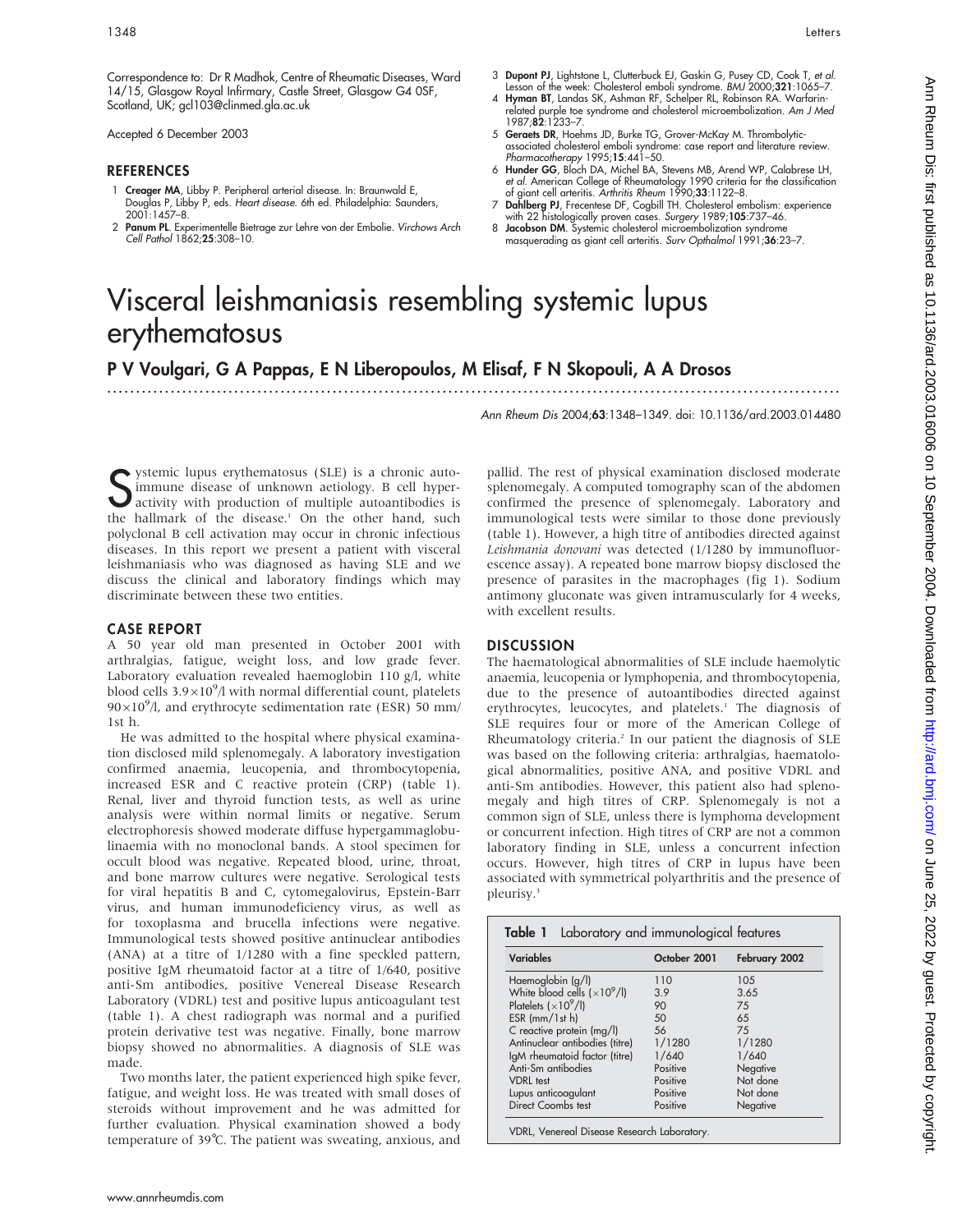

Figure 1 Bone marrow biopsy. Leishmania parasites are phagocytosed by macrophages (arrows). Haematoxylin and eosin  $\times$ 400.

On the other hand, splenomegaly is a common finding in chronic infections, and especially in parasitic ones. Visceral leishmaniasis is caused by Leishmania donovani. It is characterised by fever, sweating, cytopenias and may be associated with many immunological abnormalities. Haematological abnormalities expressed as leucopenia, thrombocytopenia, or anaemia are mainly due to splenomegaly and hypersplenism.

Leishmania donovani is an intracellular parasite which attaches to macrophage receptors, and is phagocytosed and multiplies. In addition, Leishmania donovani infection induces a non-specific, as well as a specific antibody production, much of which is probably due to the parasite-released substances, which act as B cell mitogens.<sup>45</sup> As a consequence of the B cell hyperactivity, Leishmania donovani may cause hypergammaglobulinaemia and the production of autoantibodies such as ANA, and others.<sup>6</sup> On the other hand, the prolonged saturation of the reticuloendothelial system

infected by parasites contributes to organomegaly and mainly to splenomegaly, causing cytopenias. We conclude that:

- All patients with positive ANA do not have SLE
- N Splenomegaly is not a common sign in patients with SLE
- High titres of CRP are not a common laboratory finding in lupus patients and may discriminate SLE from infections
- Visceral leismhaniasis may present with cytopenias and the production of autoantibodies mimicking SLE.

### Authors' affiliations .....................

P V Voulgari, G A Pappas, E N Liberopoulos, M Elisaf, A A Drosos, Department of Internal Medicine, Medical School, University of Ioannina, Greece

F N Skopouli, Department of Nutrition and Dietetics, University of Harokopion, Athens, Greece

Correspondence to: Professor A A Drosos, Department of Internal Medicine, Medical School, University of Ioannina, 45110 Ioannina, Greece; adrosos@cc.uoi.gr

Accepted 18 November 2003

### REFERENCES

- 1 Mohan C, Adams S, Stanic V, Datta SK. Nucleosome: a major immunogen for pathogenic autoantibody-inducing T cells of lupus. *J Exp Med*<br>1993;**177**:1368–81.
- 2 Tan EM, Cohen AS, Fries JF, Masi AT, McShane DJ, Rothfield NF, et al. The 1982 revised criteria for the classification of systemic lupus erythematosus. Arthritis Rheum 1982;25:1271-7.
- 3 Moutsopoulos HM, Mavridis AK, Acritidis NC, Avgerinos PC. High C-reactive protein response in lupus polyarthritis. Clin Exp Rheumatol 1983;1:53–5.
- 4 Reiner SL, Locksley RM. The regulation of immunity to Leishmania major. Annu Rev Immunol 1995;13:151–77.
- 5 Bogdan C, Rollinghoff M. How do protozoan parasites survive inside macrophages? Parasitol Today 1999;15:22–8.
- 6 Liberopoulos E, Pappas G, Kostoula A, Drosos A, Tsianos E, Elisaf M. Spectrum of autoimmunity and dysproteinemia in patients with visceral leishmaniasis. Clin Microbiol Infect 2003;9(suppl 1):417.

# Neurovascular mechanisms as a possible cause of remission of rheumatoid arthritis in hemiparetic limbs

## G Keyszer, Th Langer, M Kornhuber, B Taute, G Horneff

...............................................................................................................................

Ann Rheum Dis 2004;63:1349–1351. doi: 10.1136/ard.2003.016410

In patients with rheumatoid arthritis (KA), ischaemic<br>stroke frequently leads to an unexplained remission of<br>the arthritis in the paretic limb. Here we present two cases<br>which suggest that neurogecular mechanisms contribut n patients with rheumatoid arthritis (RA), ischaemic stroke frequently leads to an unexplained remission of which suggest that neurovascular mechanisms contribute to the asymmetry of inflammation by impairing the microcirculation in the paretic extremity.

### CASE REPORTS

A 47 year old man developed RA in 1988. In 1990, he had an apoplectic insult, resulting in a complete, left sided hemiplegia. The right hand had a marked ulnar drift of the metacarpophalangeal (MCP) joints and an inflamed wrist with impaired motion, whereas the left hand showed no inflammation or deformity. An  $x$  ray analysis of the right hand demonstrated carpal ankylosis and subluxation and erosion of all MCP joints. The left hand showed no erosive changes (fig 1A). Thermal imaging indicated marked temperature differences between both hands, most obvious at the wrists (fig 1B). Duplex sonography measured no detectable flow of the left radial artery. Electrophysiological investigation suggested demyelination that was slightly more pronounced on the paralytic side. The sympathetic skin response was negative.

The second case involved a 66 year old woman who had had RA since 1982. In 1988 she had an ischaemic stroke with right sided hemiparesis that later recovered, leaving merely somewhat diminished muscle strength and minor hyperaesthesia. The left wrist and all MCP joints had active arthritis, whereas on the right, only two MCP joints were inflamed. An  $x$  ray analysis of the left hand disclosed carpal ankylosis, subluxation of all MCP joints, and erosions of all carpometacarpal (CMC), MCP, and proximal interphalangeal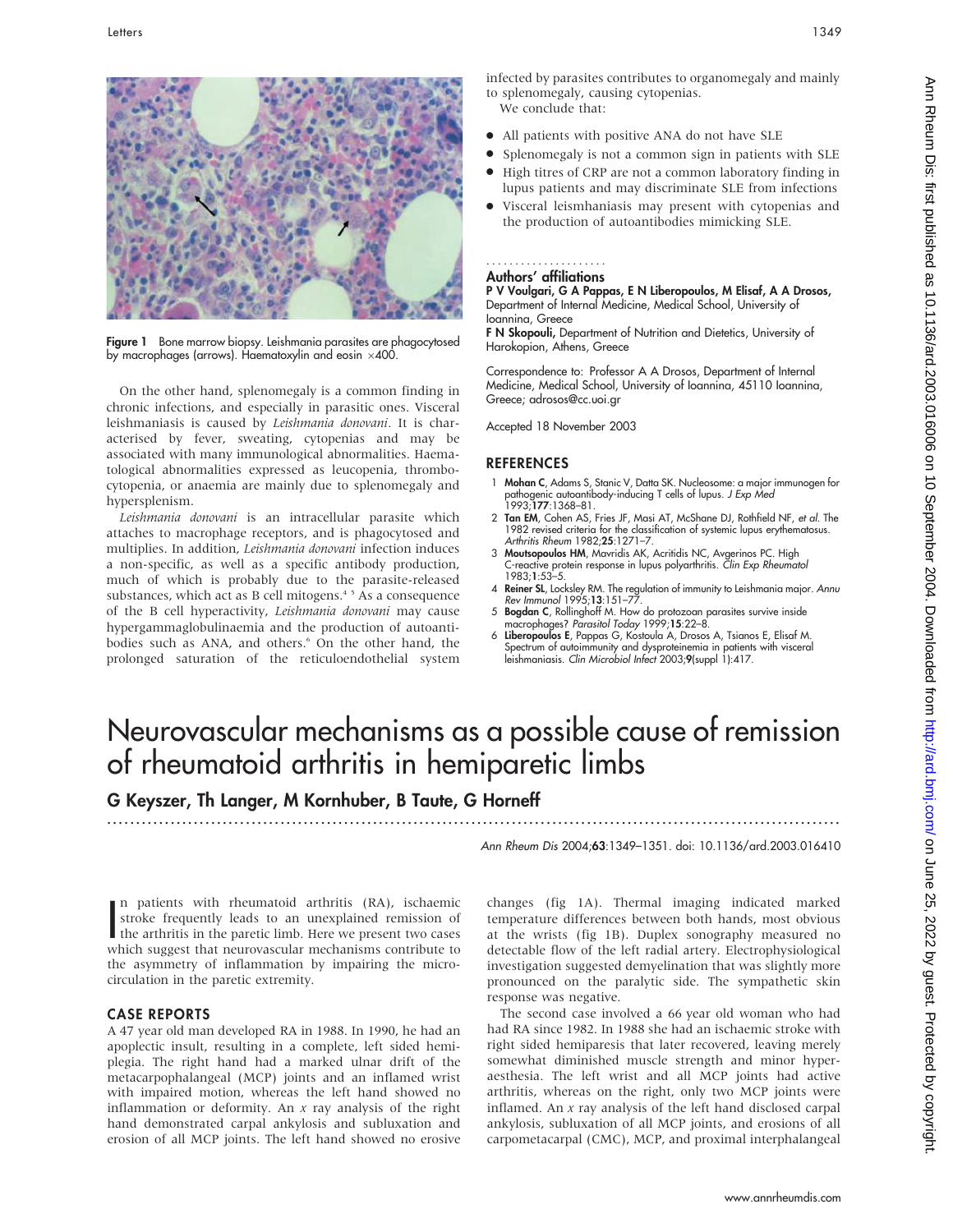

Figure 1 (A) A radiograph of the first patient, showing marked differences in the erosive changes between the paralytic left side and the non-paretic right side. The patient had had the tip of the right thumb amputated owing to a work related accident. (B) Thermographic image of both hands obtained by an AGEMA 550 thermographic camera (FLIR SYSTEMS, Portland, OR, USA).

(PIP) joints. The right hand showed erosions at one CMC joint and one PIP joint only. Thermal imaging showed a decreased skin temperature on the left wrist. However, the difference was not as marked as in the first patient. Interleukin 2, 4, 5, 10, tumour necrosis factor  $\alpha$ , and interferon  $\gamma$  were determined in plasma on three consecutive days for each arm separately, but did not show differences between the two sides. Duplex sonography and electrophysiological investigation showed no asymmetry.

### **DISCUSSION**

The mechanism by which RA is modified by hemiparesis is poorly understood. Our observations suggest a link between the severity of paralysis and the extent of the remission of arthritis. This agrees with biopsy findings of a mild arthritis in a knee joint after the restoration of the motor function of the paralysed leg.<sup>1</sup>

It has been suggested that the remission of arthritis after paralysis is due to the absence of mechanical factors.<sup>1</sup> However, rheumatoid vasculitis and scleroderma can develop on the non-paretic side after hemiplegia,<sup>23</sup> arguing against a mechanical link.

A role for the autonomic nervous system in inflammation has been discussed.<sup>4</sup> Neurogenic peptides might contribute to the asymmetry of arthritis after stroke.<sup>5 6</sup> In patients with RA with hemiplegia, there are no reports of different concentrations of neurogenic peptides on the two sides. In our patients, measurement of the sympathetic skin response did not suggest differences in autonomous innervation between the sides.

Another mechanism by which neurogenic factors might contribute to the asymmetry of arthritis is an impaired perfusion of the paretic limb.<sup>5</sup> Our patients are the first in whom the skin temperature and the limb perfusion was assessed quantitatively. In our first case, no flow signal of the radial artery was detectable. The marked difference in skin temperature also indicates impaired microcirculation in both patients. Significantly, this phenomenon was most obvious in the patient with complete paralysis. Changes in skin temperature frequently occur after hemiplegic stroke.<sup>7</sup> This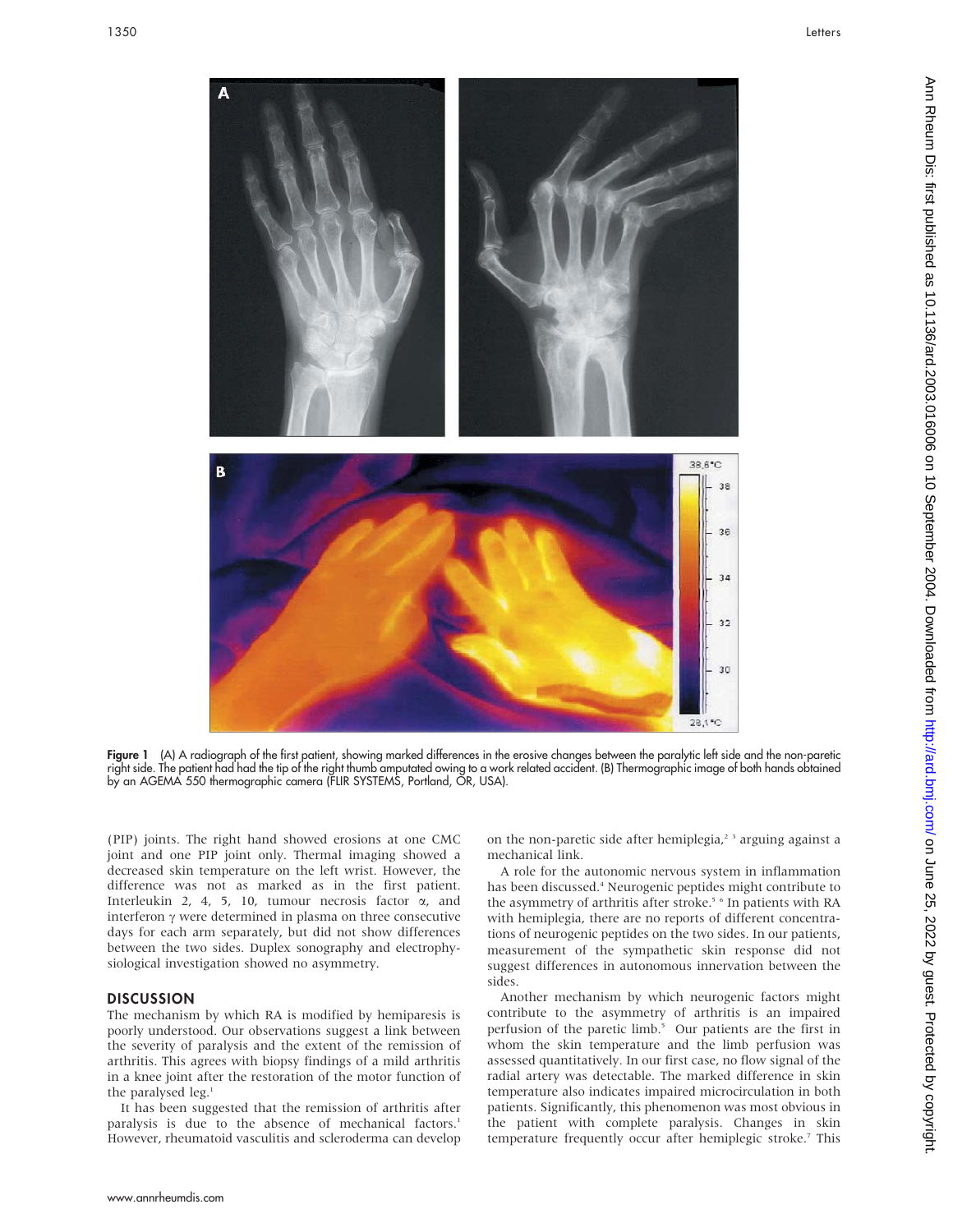may be accompanied by a reduced blood flow in the affected extremity.<sup>8</sup> However, this phenomenon is not seen in all patients.7 This might explain why in rare cases the arthritis even flares after a stroke.<sup>5</sup> So far, the influence of perfusion and temperature on the intensity of joint inflammation has not been investigated in detail. Hyperthermia and increased perfusion are usually seen as mere byproducts of inflammation. However, it is tempting to speculate that differences of temperature and perfusion might also actively contribute to the remission of arthritis after hemiplegia.

## .....................

## Authors' affiliations

G Keyszer, B Taute, University of Halle, Department of Internal Medicine, Ernst-Grube-Str 40, 06097 Halle/Saale, Germany Th Langer, Krankenhaus St Elisabeth und St Barbara, Department of Internal Medicine I, Mauerstr 5, 06110 Halle/Saale, Germany M Kornhuber, University of Halle, Department of Neurology, Ernst-Grube-Str 40, 06097 Halle/Saale, Germany G Horneff, University of Halle, Department of Paediatrics, Ernst-Grube-

Str 40, 06097 Halle/Saale, Germany

Correspondence to: Dr G Keyszer; gernot.keyszer@medizin. uni-halle.de

Accepted 1 December 2003

### REFERENCES

- 1 Thompson M, Bywaters EG. Unilateral rheumatoid arthritis following hemiplegia. Ann Rheum Dis 1962;21:370–7.
- 2 Dolan AL. Asymmetric rheumatoid vasculitis in a hemiplegic patient. Ann Rheum Dis 1995;54:532.
- 3 Sethi S, Sequeira W. Sparing effect of hemiplegia on scleroderma. Ann Rheum Dis 1990;49:999–1000.
- 4 **Baerwald CG**, Panayi GS. Neurohumoral mechanisms in rheumatoid arthritis.<br>Scand J Rheumatol 1997;**26**:1–3.
- 5 Pattrick M, Doherty M, Dieppe P. Unilateral exacerbation of rheumatoid arthritis by hemiparesis. Br J Rheumatol 1984;23:107–9.
- 6 Decaris E, Guingamp C, Chat M, Philippe L, Grillasca JP, Abid A, et al. Evidence for neurogenic transmission inducing degenerative cartilage<br>damage distant from local inflammation. *Arthritis Rheum* 1999;**42**:1951–60.
- Wanklyn P, Ilsley DW, Greenstein D, Hampton IF, Roper TA, Kester RC, et al. The cold hemiplegic arm. Stroke 1994;25:1765–70.
- 8 Adams WC, Imms FJ. Resting blood flow in the paretic and nonparetic lower legs of hemiplegic persons: relation to local skin temperature. Arch Phys Med Rehabil 1983;64:423–8.

# Severe gouty arthritis refractory to anti-inflammatory drugs: treatment with anti-tumour necrosis factor  $\alpha$  as a new therapeutic option

...............................................................................................................................

A K Tausche, K Richter, A Grässler, S Hänsel, B Roch, H E Schröder

Ann Rheum Dis 2004;63:1351–1352. doi: 10.1136/ard.2003.015743

We report the case of a 53 year old man with a history<br>of gouty arthritis extending over several years. He<br>had had an acute kidney failure 2 years previously<br>because of penhrolithicsis with urate calculi of gouty arthritis extending over several years. He had had an acute kidney failure 2 years previously because of nephrolithiasis with urate calculi.

### CASE REPORT

At the first consultation the patient had severe painful gouty arthritis (three to four attacks a week) of the joints of the big toes, the ankle joints, and different finger joints as well as in joints of the hands, shoulders, and knees. In addition to the polyarticular joint manifestation, multiple gouty tophi were present in the subcutaneous tissue (fig 1).

The medical history of the patient showed he had arterial hypertension and hypertriglyceridaemia. He consumed 20–25 units of alcohol weekly. Standard treatment was impractical because the patient had developed incompatibility with allopurinol and benzbromarone, which manifested as diarrhoea and a generalised exanthema.

Laboratory tests showed a raised white blood cell count (WBC) of  $9.4 \times 10^9$ /l; an erythrocyte sedimentation rate (ESR) 55 mm/1st h, C reactive protein (CRP) 61.0 mg/l, serum uric acid 580 µmol/l. Transaminases were normal apart from a  $\gamma$ -glutamyltransferase of 282 U/l. Clinical examination, including cardiovascular and respiratory systems, an electrocardiogram, and a chest radiograph were normal. Abdominal ultrasound was also normal apart from showing hepatomegaly. The radiographs of all symptomatic joints showed impressive signs of destructive gouty arthritis (fig 2).

Despite exhaustive treatment with colchicine, diclofenac, methylprednisolone, and opioids, the arthritis attacks did not improve considerably (table 1).

After obtaining the latest detailed information about the patient and his informed consent, treatment with etanercept (Enbrel) 25 mg subcutaneously twice weekly was started. As table 1 shows the frequency (gouty attacks per week) and the intensity (number of painful joints) of the gouty arthritis decreased considerably after four injections of etanercept. Laboratory tests showed a noticeable decrease of the inflammation, with WBC of  $7.4\times10^9$ /l; ESR 6 mm/1st h, CRP 6.1 mg/l. During the anti-inflammatory treatment, antihyperuricaemic treatment with probenecid and urine alkalisers was maintained; the level of serum uric acid remained roughly the same.

Thus, treatment with the tumour necrosis factor  $\alpha$  (TNF $\alpha$ ) inhibitor etanercept in a patient with a complex gouty arthritis impressively reduced the clinical manifestations of gout, and uric acid depots were depleted generally.



Figure 1 Clinical image of the right foot showing gouty arthritis with extreme swelling, erythema, and tophi.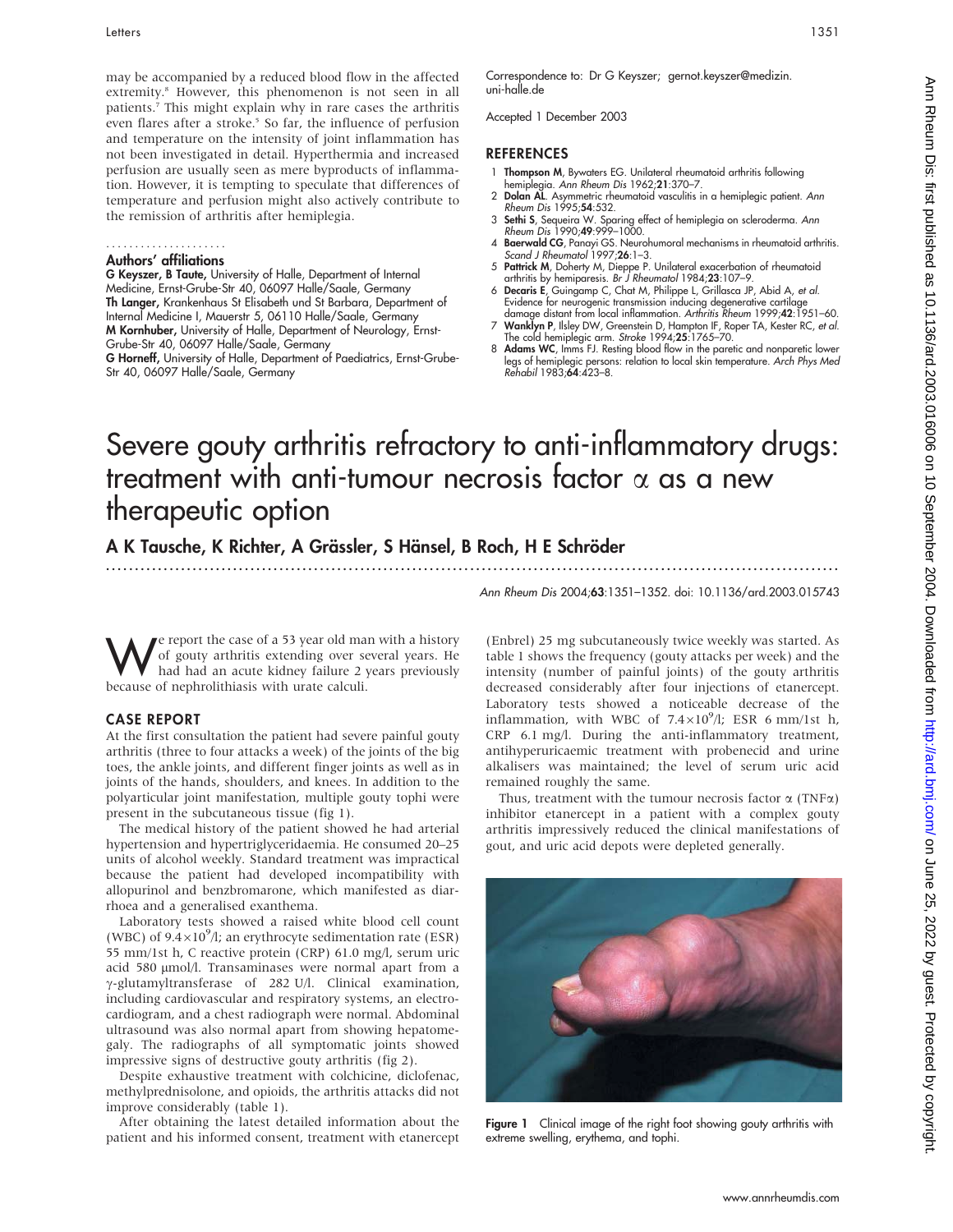| <b>Duration of treatment</b>            | 5 Months before anti-TNF $\alpha$ After 4th injection of<br>treatment      | etanercept                                                       | 3 Months after beginning<br>etanercept       |
|-----------------------------------------|----------------------------------------------------------------------------|------------------------------------------------------------------|----------------------------------------------|
| Treatment (daily)                       |                                                                            |                                                                  |                                              |
| Antiphlogistic                          | Diclofenac $2\times50$ mg<br>Methylprednisolone 16 mg<br>Colchicine 4-6 mg | Methylprednisolone 4 mg                                          | Methylprednisolone 4 mg                      |
| Analgesic                               | Flupirtine maleate 200 mg                                                  | Colchicine (if necessary)                                        |                                              |
| Antihyperuricaemic                      | Fentanyl 50 $\mu$ g/h<br>Urine alkaliser (Blemaren)                        | Fentanyl 20 µg/h<br>Urine alkaliser (Blemaren)<br>Probenecid 2 g | Urine alkaliser (Blemaren)<br>Probenecid 3 g |
| Laboratory findings                     |                                                                            |                                                                  |                                              |
| $ESR$ (mm/ $1st$ h)                     | 55                                                                         | 6                                                                | 6                                            |
| $CRP$ (mg/l)                            | 61.0                                                                       | 6.1                                                              | < 5.0                                        |
| WBC $\left(\times 10^9/\text{l}\right)$ | 9.4                                                                        | 7.4                                                              | 5.3                                          |
| Serum uric acid (µmol/l) 580            |                                                                            | 580                                                              | 560                                          |
| Clinical findings                       |                                                                            |                                                                  |                                              |
| Gouty attacks per week 3-4              |                                                                            |                                                                  | 1/month                                      |
| Number of painful joints 12             |                                                                            | 4                                                                | $\mathcal{P}$                                |





Figure 2 Radiographs of the right foot showing multiple cysts, amorphous calcifications, and spikes of urate crystals in soft tissue, and destruction and erosions of bone and cartilage.

### **DISCUSSION**

Effective treatment exists to prevent the complications of symptomatic hyperuricaemia. However, severe gouty arthritis together with tophaceous manifestations are rarely seen. In most cases standard treatment with colchicine, non-steroidal anti-inflammatory drugs, and moderate doses of glucocorticosteroids is sufficient to control the inflammation of gouty attacks.<sup>12</sup> In our patient the conservative treatment of the gout, including opioids for analgesia, did not control the attacks. The use of etanercept produced a noticeable decrease in all the pathological clinical and laboratory findings (table 1).

TNFa plays an important part in different inflammatory diseases. Today, anti-TNF $\alpha$  is widely used in the treatment of different kinds of arthritis and primary vasculitis.<sup>3-6</sup>

Acute and chronic gouty arthritis is an inflammatory disease, in which activation of certain white blood cells occurs owing to the presence of a foreign substance—namely, urate crystals. The activation of monocytes and macrophages releases TNF $\alpha$  into the synovial fluid.<sup>78</sup> Increased concentrations of TNFa are detectable in joints of gouty

arthritis.<sup>9</sup> In certain cases, gout can mimic rheumatoid arthritis.<sup>10</sup>

We describe the first published case of severe, recurrent tophaceous gouty arthritis refractory to anti-inflammatory treatment in a patient who was subsequently treated successfully with a TNF $\alpha$  inhibitor. Of particular interest is the possibility of maintaining antihyperuricaemic treatment during the antiphlogistic protection of etanercept, especially as there is a massive excavation of uric acid from the depots owing to the antihyperuricaemic treatment.

### Authors' affiliations .....................

A K Tausche, K Richter, A Grässler, S Hänsel, B Roch, H E Schröder, Section of Internal Medicine, Department of Rheumatology, University Clinic Carl Gustav Carus, Dresden University of Technology, Fetscherstrasse 74, D- 01307 Dresden, Germany

Correspondence to: Dr A K Tausche; anne-kathrin.tausche@ mailbox.tu-dresden.de

Accepted 1 December 2003

### **REFERENCES**

- 1 Lange U, Schumann C, Schmidt KL. Current aspects of colchicine therapy. Classical indications and new therapeutic uses. Eur J Med Res 2001;6:150–60.
- 2 Groff GD, Franck WA, Raddatz DA. Systemic steroid therapy for acute gout: a clinical trial and review of the literature. Semin Arthritis Rheum 1990;19:329–36.
- 3 Moreland LW, Schiff MH, Baumgartner SW, Tindall EA, Fleischman RM, Bulpitt KJ*, et al.* Etanercept therapy in rheumatoid arthritis: a randomized<br>controlled trial. *Ann Intern Med* 1999;**130**:478–86.
- 4 Mease PJ. Tumor necrosis factor (TNF) in psoriatic arthritis: pathophysiology
- and treatment with TNF inhibitors. A*nn Rheum Dis* 2002;**61**:298–304.<br>5 **Lamprecht P**, Voswinkel J, Lilienthal T, Nolle B, Heller M, Gross WL, *et al.*<br>1. Effectiveness of TNF-a blockade with infliximab in refractory Wegen granulomatosis. Rheumatology (Oxford) 2002;41:1303–07.
- 6 Bartolucci P, Ramanoelina J, Cohen P, Mahr A, Godmer P, Le Hello C, et al. Efficacy of the anti-TNF- $\alpha$  antibody infliximab against refractory system vasculitides: an open pilot study on 10 patients. Rheumatology (Oxford) 2002;41:1126–32.
- 7 Agudelo CA, Wise CM. Gout: diagnosis, pathogenesis, and clinical manifestations. Curr Opin Rheumatol 2001;13:234–9.
- 8 LaDuca JR, Gaspari AA. Targeting tumor necrosis factor alpha. New drugs used to modulate inflammatory diseases. Dermatol Clin 2001;19:617-35.
- 9 Yagnik DR, Hillyer P, Marshall D, Smythe CD, Krausz T, Haskard DO, et al. Noninflammatory phagocytosis of monosodium urate monohydrate crystals by mouse macrophages. Implications for the control of joint inflammation in gout. Arthritis Rheum 2000;43:1779–89.
- 10 Schapira D, Stahl S, Izhak OB, Balbir-Gurman A, Nahir AM. Chronic tophaceous gouty arthritis mimicking rheumatoid arthritis. *Semin Arthritis*<br>Rheum 1999;**29**:56–3.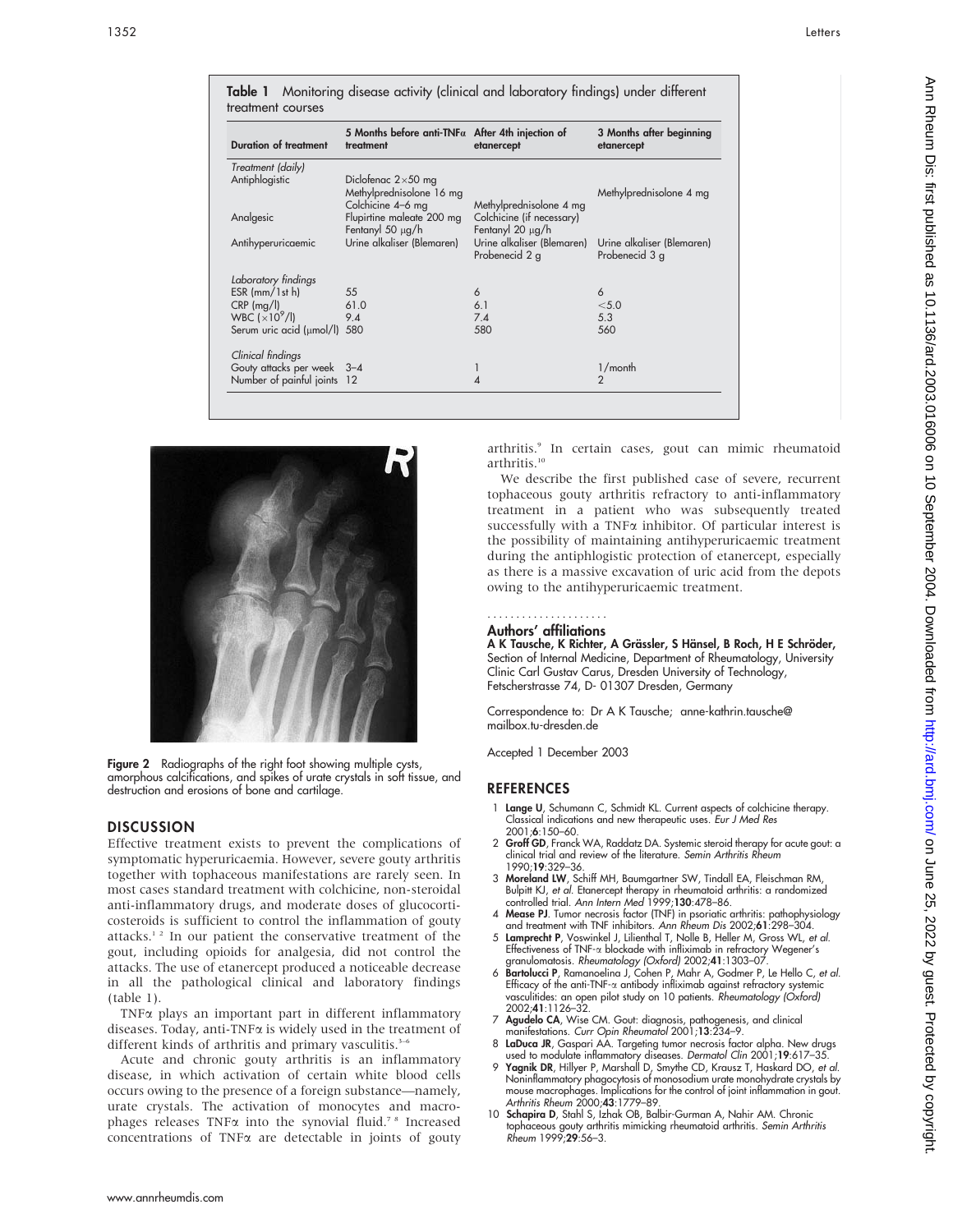### S W Kadir, M E C Jeurissen, M J A M Franssen ...............................................................................................................................

Ann Rheum Dis 2004;63:1353–1354. doi: 10.1136/ard.2003.010959

**P**yogenic sacroiliitis is a rare condition with often vague<br>symptoms mimicking common conditions such as<br>protruded disk, muscular strain, or visceral pain.<br>Therefore the diagnosis is often misced or delayed In 1986 symptoms mimicking common conditions such as protruded disk, muscular strain, or visceral pain. Therefore the diagnosis is often missed or delayed. In 1986, Cohn and Schoetz reviewed patients with pyogenic sacroiliitis.1 In 12.6% of these cases sacroiliitis mimicked the acute abdomen. In 40–60% fever and a raised erythrocyte sedimentation rate were present. Blood cultures were positive in 60%. Magnetic resonance imaging and computer tomography can be helpful, but especially when blood cultures are negative, joint aspiration can be crucial for establishing the diagnosis. We present two cases of infectious sacroiliitis.

# CASE REPORTS

## Patient 1

A 19 year old woman was admitted to hospital with a 4 day history of pain in the right hip and buttock, and fever. Walking was difficult and transfers were impossible to make. Recently she had scratched the skin of her head causing some wounds. Monthly she used plugs during her menstruation. There were no abdominal complaints. She neither smoked nor used alcohol. Her medical history was unremarkable.

Examination showed a sick woman, with a temperature of 40.8˚C and normal blood pressure. A general internal examination was normal. The right sacroiliac joint showed tenderness on pelvic compression without further limitations. The erythrocyte sedimentation rate was 40 mm/1st h, C reactive protein 240 mg/l, white blood cell count  $8.4\times10^{9}$ /l. Plain  $x$  ray examinations of chest, hip, and pelvis and ultrasonography of the hip were normal. Bone scan showed an increased uptake in the right sacroiliac joint. Magnetic resonance imaging demonstrated sacroiliitis of that joint. Four blood cultures disclosed Staphylococcus aureus. Treatment was started with 2 weeks' intravenous flucloxacillin 12 g daily, followed by an oral 2 week course 2 g daily. Mobility improved and she was discharged after 3 weeks. Follow up radiography showed sclerosis of the right sacroiliac joint. A year later she was still free of complaints.

### Patient 2

A previously healthy 14 year old girl presented with acute, severe pain in the buttock radiating to the right leg and a temperature of 38˚C. Three weeks before admission her whole family was on holiday in Kenya, where they all experienced a short period of diarrhoea. It resolved completely in a few days. In Kenya she had used both milk and yoghurt, but no eggs. On holiday she had used plugs. There were no injuries or infections. Examination disclosed tenderness of the right sacroiliac joint and buttock.

A stress test of that joint was positive. Further physical examination was normal. Bearing weight on the right leg was impossible. The erythrocyte sedimentation rate was 77 mm/ 1st h, C reactive protein 131 mg/l, white blood cell count 12.4 $\times$ 10<sup>9</sup>/l. Plain x ray examinations of chest, pelvis, and lumbar spine and ultrasonography of the hips were normal. Magnetic resonance imaging showed right sided sacroiliitis (fig 1). Blood cultures were negative, but cultures of stool and synovial fluid (after computed tomography guided punction) disclosed Salmonella group D.

.<br>"SE / M<br>:C 1 (TE 15 ms)

**Figure 1**  $T_2$  sequence magnetic resonance imaging showing sacroiliitis of the right sacroiliac joint.

Treatment was started intravenously with ciprofloxacin 200 mg twice a day for 10 days. Pain decreased and mobility improved. She was discharged after 10 days and continued oral ciprofloxacin 500 mg twice a day for 3 weeks. Three months after presentation she was mobile without pain. A follow up pelvic  $x$  ray examination showed erosive changes and sclerosis of the right sacroiliac joint.

### **DISCUSSION**

Pyogenic sacroiliitis is rare, especially if caused by Salmonella. A review pointed to Staphylococcus aureus as the leading causative organism. Only 16 of the 200 cases were due to Salmonella.<sup>2</sup> In brucellosis the sacroiliac joint was the most commonly affected osteoarticular site.<sup>3</sup> Pseudomonas species were often found in intravenous drug abusers.<sup>4</sup> Tuberculosis has usually been an indolent cause.<sup>5</sup> Sacroiliitis due to Streptococcus pneumoniae is uncommon.<sup>6</sup> High suspicion of a pyogenic sacroiliitis requires joint aspiration in order to establish the causative organism even if blood cultures and conventional radiography are normal.

#### Authors' affiliations .....................

S W Kadir, M E C Jeurissen, M J A M Franssen, Department of Rheumatology, Sint Maartenskliniek Nijmegen, Hengstdal 3, 6522 JV Nijmegen, The Netherlands

Correspondence to: Dr S W Kadir, Department of Rheumatology, Sint Maartenskliniek Nijmegen, Postbus 9011, 6500 GM Nijmegen, The Netherlands; s.kadir@maartenskliniek.nl

Accepted 2 October 2003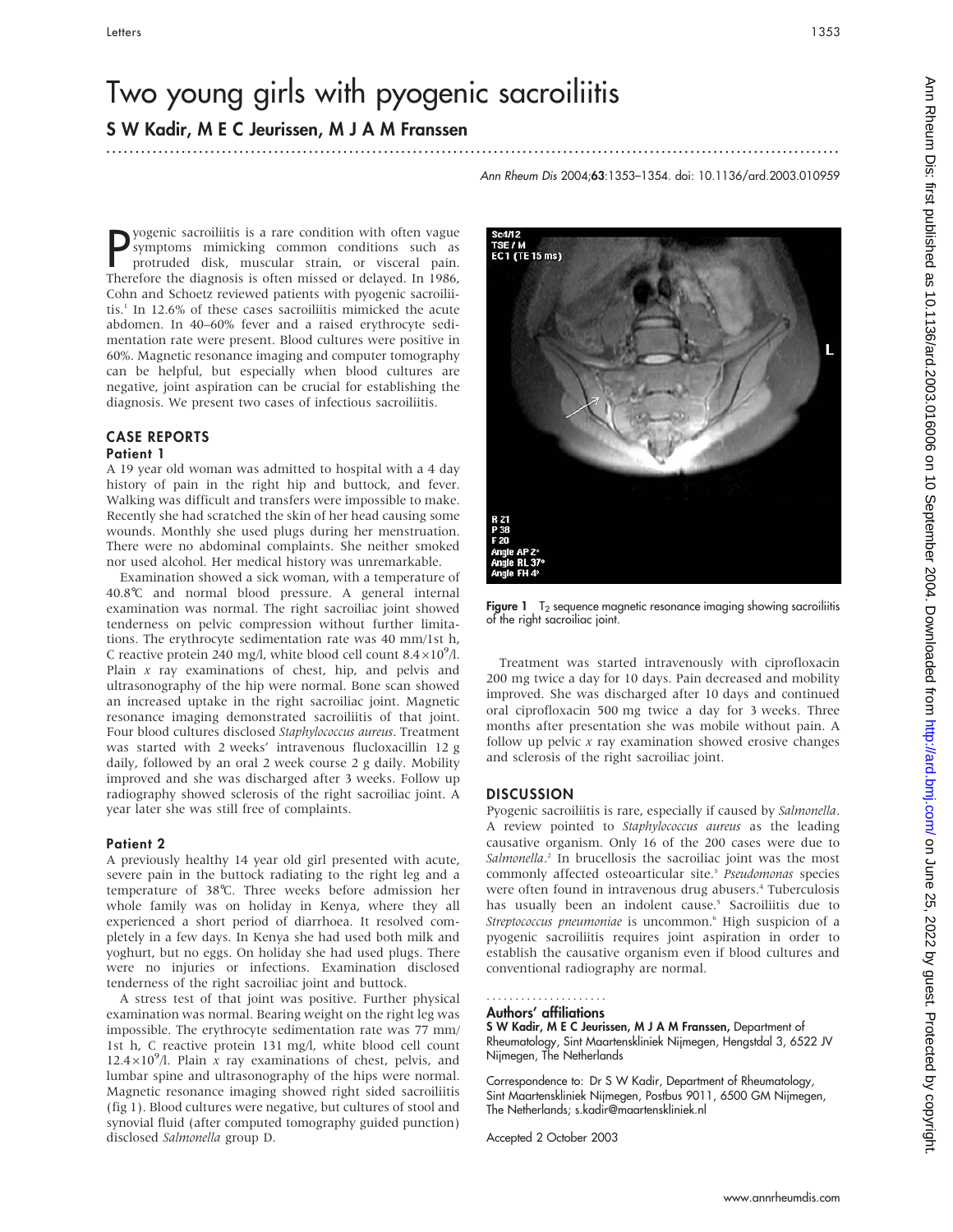### **REFERENCES**

- 1 Cohn SM, Schoetz DJ. Pyogenic sacroiliitis: another imitator of the acute abdomen. Surgery 1986;100:95–8.
- 2 Attarian DE, Durham NC. Septic sacroiliitis: the overlooked diagnosis. J South Orthop Assoc 2001;10:57–60.
- 3 Ariza J, Pujol M, Valverde J, Nolla JM, Rufi G, Viladrich PF, et al. Brucellar sacroiliitis: findings in 63 episodes and current relevance. J Clin Inf Dis 1993;16:761–5.
- 4 Gordon G, Kabins SA. Pyogenic sacroiliitis. Am J Med 1980;69:50–6.
- 5 Pouchot J, Vinceneux P, Barge J, Boussougant Y, Grossin M, Pierre J, et al. Tuberculosis of the sacroiliac joint: clinical features, outcome, and evaluation of closed needle biopsy in 11 consecutive cases. Am J Med 1988;84:622–8.
- 6 O'Brien CM, Darley ESR, Kelly AJ, Nelson IW. Septic sacroiliitis: an unusual causative organism in a rare condition. Int J Clin Pract 1998;52:206–7.

# Use of minocycline in rheumatoid arthritis: a district general hospital experience

# E Suresh, I M Morris, P C Mattingly

Ann Rheum Dis 2004;63:1354–1355. doi: 10.1136/ard.2003.017749

...............................................................................................................................

**D**ouble blind, randomised controlled trials have shown<br>that minocycline is an effective disease modifying<br>antirheumatic drug (DMARD) in rheumatoid arthritis<br>(PA) compared with placebol<sup>14</sup> or hydroxychlopequine? that minocycline is an effective disease modifying (RA), compared with placebo<sup>1-4</sup> or hydroxychloroquine.<sup>5</sup> Minocycline was first used on the premise that RA may be caused by an infection but, subsequently, it was also shown to possess other properties such as matrix metalloproteinase inhibition and immunomodulation. Despite reported proof of its efficacy, most rheumatologists do not favour the use of minocycline in RA, possibly owing to availability of other "standard" DMARDs.

We performed a retrospective review of the case notes of 28 patients with RA who were prescribed minocycline. Treatment with minocycline in these patients began before the widespread availability of biological agents. Our aim was to assess the efficacy and safety of this drug in our hands compared with published trials. Our patients included 24 women and four men, aged between 43 and 80 years (mean 60). Their disease duration ranged from 2 to 48 years (mean 18). Rheumatoid factor status was known in 26 patients, of whom 21 were seropositive. Minocycline was used only after at least two to eight DMARDs (mean five drugs) had failed. None of these patients were receiving concomitant treatment with other DMARDs at the time of starting minocycline. We used minocycline in a dose of 100 mg twice daily.

As this was a retrospective review of case notes, improvement in disease activity could only be assessed from the information in clinic letters. Clinical improvement was assessed by factors such as improvement in joint pain and swelling, duration of early morning stiffness, function, physician's global assessments, and general wellbeing of the patient, while improvement in laboratory measures was assessed by change in erythrocyte sedimentation rate (ESR) and haemoglobin.

In the opinion of the rheumatologist the drug was considered effective in 10 (36%) patients, of whom seven were still taking it at the time of performing this study. Three of these 10 patients had to stop taking minocycline because of side effects. Benefit was noted after a mean duration of 4 months (range 2–6) and was sustained for a mean duration of 14 months (range 8–24). Stopping treatment owing to a lack of efficacy occurred in only 7/28 (25%) patients and they had taken the drug for a mean duration of 6 months (range 3–11). No differences in disease duration, number of DMARDs tried before starting minocycline, or rheumatoid factor status were found between responders and non-responders (also including patients who stopped minocycline owing to toxicity, but had received the drug for at least 4 months).

There was documented improvement in clinical measures in all patients who responded. Laboratory data were available for 24 patients, of whom 18 had taken the drug for at least 4 months (eight responders, 10 non-responders). Among the eight responders, ESR values improved by more than 40 mm/ 1st h in four patients (reduced to 13, 25, 31, and 31 mm/1st h), while haemoglobin improved by more than 20 g/l in two patients. We did not note any deterioration of ESR or haemoglobin values in any of the other responders. However, the ESR and haemoglobin values either remained the same or deteriorated in all non-responders save for one patient.

Thirteen (46%) patients, including the three patients in whom the drug was considered effective, stopped taking the drug because of side effects. There were no serious or long term adverse effects. The side effects that were directly attributable to minocycline included dizziness (four patients), nausea (three patients), dizziness and nausea, allergic rash, and reversible grey pigmentation (one patient each). Three patients stopped the drug owing to problems not directly related to minocycline (atrial fibrillation, allergic skin rash to trimethoprim, and non-specific chest pain). The reason for stopping minocycline was not clear from the notes for one patient.

As far as we know, no one has reported their experience with the use of minocycline in patients with RA outside a research setting. If the fact that minocycline was only tried in our patients after they had failed to respond to other DMARDs is taken into account, it can be considered as a moderately efficacious drug. Studies in future should examine the role of minocycline in early RA either on its own or as part of combination DMARD treatment.

## .....................

Authors' affiliations

E Suresh, Western General Hospital, Crewe Road, Edinburgh EH4 2XU, UK

I M Morris, P C Mattingly, Kettering General Hospital, Rothwell Road, Kettering NN16 8UZ, UK

Correspondence to: Dr E Suresh, Rheumatic Diseases Unit, Western General Hospital, Crewe Road, Edinburgh EH4 2XU, UK; dr\_esuresh@hotmail.com

Accepted 6 December 2003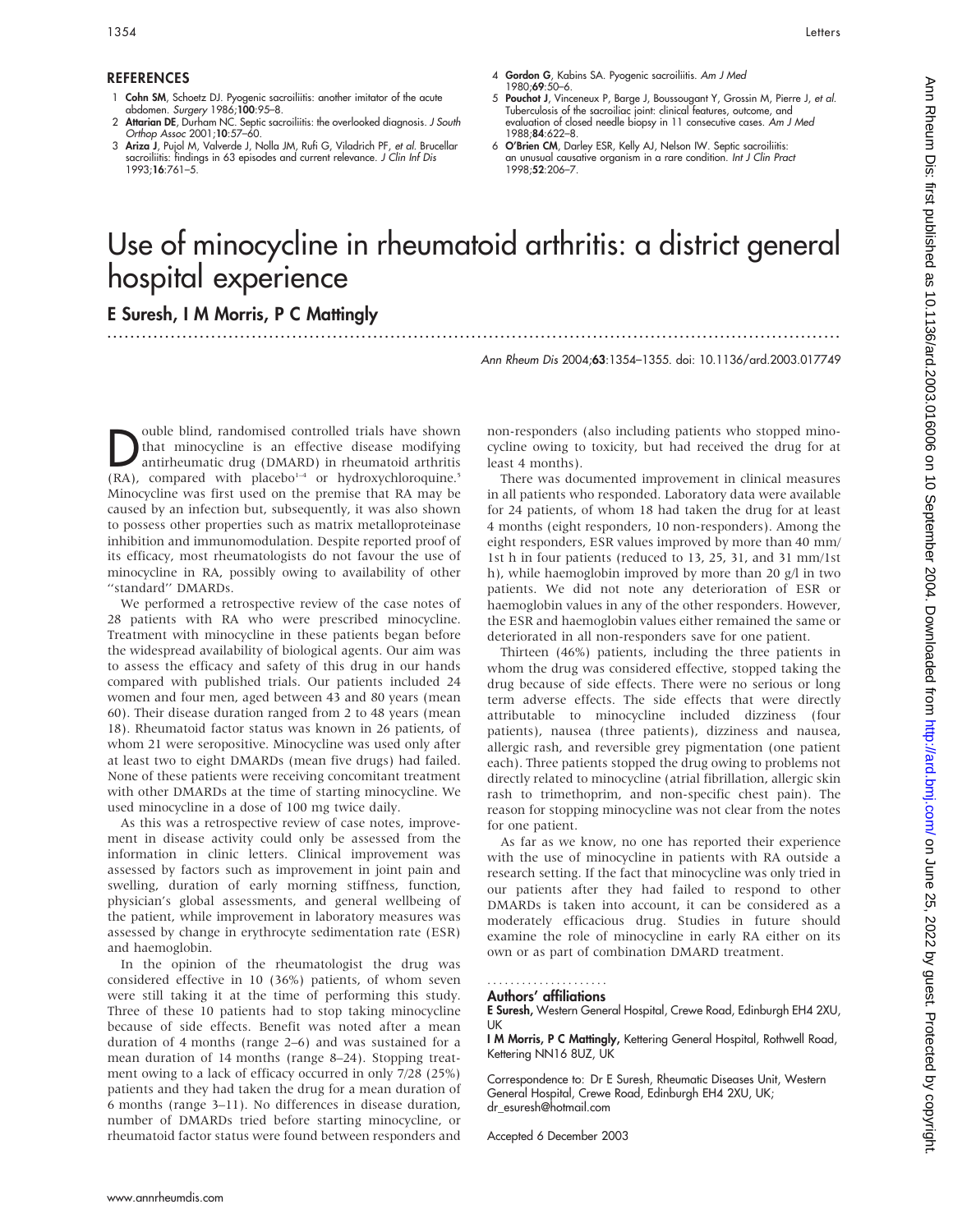- 1 Tilley BC, Alarcon GS, Heyse SP, Trentham DE, Neuner R, Kaplan DA, et al. Minocycline in rheumatoid arthritis: a 48-week double blind, placebo controlled trial. MIRA trial group. Ann Intern Med 1995;122:81–9.
- 2 **Kloppenburg M**, Breedveld FC, Terwiel JP, Mallee C, Dijkmans BA. *Arthritis*<br>Rheum 1994;**37**:629–36.
- 3 O'Dell JR, Haire CE, Palmer W, Drymalski W, Wees S, Blakely K, et al. Treatment of early rheumatoid arthritis with minocycline or placebo: results of

a randomised, double blind placebo-controlled trial. Arthritis Rheum 1997;40:842–8.

- 4 O'Dell JR, Paulsen G, Haire CE, Blakely K, Palmer W, Wees S, et al. Treatment of early seropositive rheumatoid arthritis with minocycline: fouryear follow up of a double blind, placebo controlled trial. Arthritis Rheum 1999;42:1691–5.
- 5 O'Dell JR, Blakely KW, Mallek JA, Eckhoff PJ, Leff RD, Wees SJ. Treatment of early seropositive rheumatoid arthritis: a two-year double blind comparison of<br>minocycline and hydroxychloroquine. *Arthritis Rheum* 2001;**44**:2235–41.

# Toxic myopathy induced by the ingestion of loquat leaf extract

...............................................................................................................................

## W R Saliba, L H Goldstein, G S Habib, M S Elias

Ann Rheum Dis 2004;63:1355–1356. doi: 10.1136/ard.2003.016790

oquat (*Eriobotrya japonica*) belongs to the trees of the *Rosaceae* family. Loquat leaves are widely used in the preparation of oriental herbal teas. In folk medicine, the loquat leaves are used against various skin disea oquat (Eriobotrya japonica) belongs to the trees of the Rosaceae family. Loquat leaves are widely used in the preparation of oriental herbal teas. In folk medicine, cough, nausea, and itching.

Loquat leaves contain ursolic acid and oleanolic acid, which both have hypoglycaemic and antihyperlipidaemic effects in test animals. $1-3$ 

### CASE REPORT

We present a patient with hypertriglyceridaemia, who after ingestion of loquat leaf extract had a remarkable decrease in triglycerides and an increase in high density lipoprotein (HDL). However, this benefit was accompanied by toxic myopathy, resembling the effect of HMG-CoA reductase inhibitors and fibric acid derivatives.

A 39 year old man was found to have a high fasting triglyceride level on routine blood testing. The total cholesterol level was normal, and the HDL cholesterol was low. He was otherwise healthy and smoked one packet of cigarettes a day for 5 years. He did not take any drugs, and denied habitual alcohol intake. The patient was advised to stop smoking, and he started a low fat and sugar diet.

Three months after this regimen his triglyceride level remained high (9.38 mmol/l), total cholesterol 4.30 mmol/l, and HDL 0.80 mmol/l. The patient was prescribed bezafibrate 400 mg daily. After 3 months on this regimen, the triglyceride level diminished to 3.88 mmol/l, but the creatine kinase (CK) was 1400 IU/l (6 months earlier the CK level was normal). The man had not reported myalgia; he denied fall or any trauma within the past weeks. He also denied intramuscular drug injection and strenuous exercise. Bezafibrate was stopped and the CK level returned to normal after 2 weeks.

During the following year the patient had blood tests every 2 months, the triglyceride level during this period ranged from 6.20 to 18.06 mmol/l, the total cholesterol from 3.69 to 5.10 mmol/l, the HDL from 0.80 to 1.05 mmol/l, and the CK was normal. The man refused to take lipid lowering agents, and he decided to try herbal medicines.

He had heard that an extract of loquat leaves (obtained by boiling the leaves in water) would be effective for his problem. During the following 2 weeks he drank about 2 litres daily of this extract until he presented with severe myalgia, particularly of the proximal muscles of the arms and legs. On examination he was afebrile, his body mass

index was  $22 \text{ kg/m}^2$ . The proximal part of his limbs was tender, no erythema was detected. Blood tests showed: triglyceride 2.20 mmol/l, total cholesterol 4.50 mmol/l, HDL cholesterol 1.10 mmol/l, CK 5950 IU/l, lactic dehydrogenase 412 IU/l, aspartate aminotransferase 113 IU/l, alanine aminotransferase 85 IU/l. A complete blood count, serum electrolytes, kidney, and thyroid function tests were normal. An electrocardiogram showed sinus rhythm without signs of ischaemia.

The patient was admitted and treated with intravenous fluids. On the third day the transaminases returned to normal, the CK level decreased to 1102 IU/l, and the patient was discharged. Blood tests taken after 2 weeks showed a normal CK level and a triglyceride level of 4.14 mmol/l. During the following 5 months the patient underwent three blood tests that showed a triglyceride level of 4.74– 10.18 mmol/l and an HDL level of 0.85–1.00 mmol/l; he decided to take the loquat leaf extract at reduced doses. Blood tests taken three weeks later showed; triglyceride 1.98 mmol/ l, HDL 1.15 mmol/l, and CK 1330 IU/l; the transaminases were normal.

### **DISCUSSION**

The decreased triglyceride level, in addition to the myopathy, represented by myalgia and a rise in CK, in the absence of other apparent causes, strongly suggests that these effects are related to the ingestion of loquat leaf extract. This assumption is supported by the recurrence of the same effects after rechallenge by the patient himself. Whether the antihyperlipidaemic effect and toxic myopathy are related to the action of one or more constituents of the loquat leaves is not clear.

Only a minority of patients develop myopathy in response to lipid lowering agents,<sup>4-6</sup> with an incidence ranging from 0.1 to 0.5%.4 There are strong indications that other (endocrine, metabolic, genetic) factors may have a role in the pathophysiology of the myopathy.<sup>4</sup>

In our patient the CK level increased significantly after 3 months' treatment with bezafibrate. This patient might have been particularly sensitive to this type of treatment, and may have a predisposing factor, probably genetic.

The pronounced difference of CK level on the two occasions after ingestion of loquat leaf extract, suggests that this extract has a dose dependent toxic effect. However, this toxic effect may occur only in predisposed patients as is the case for myopathy related to lipid lowering agents.

Ingestion of loquat leaves should be included in the differential diagnosis of myopathy. The potential effect of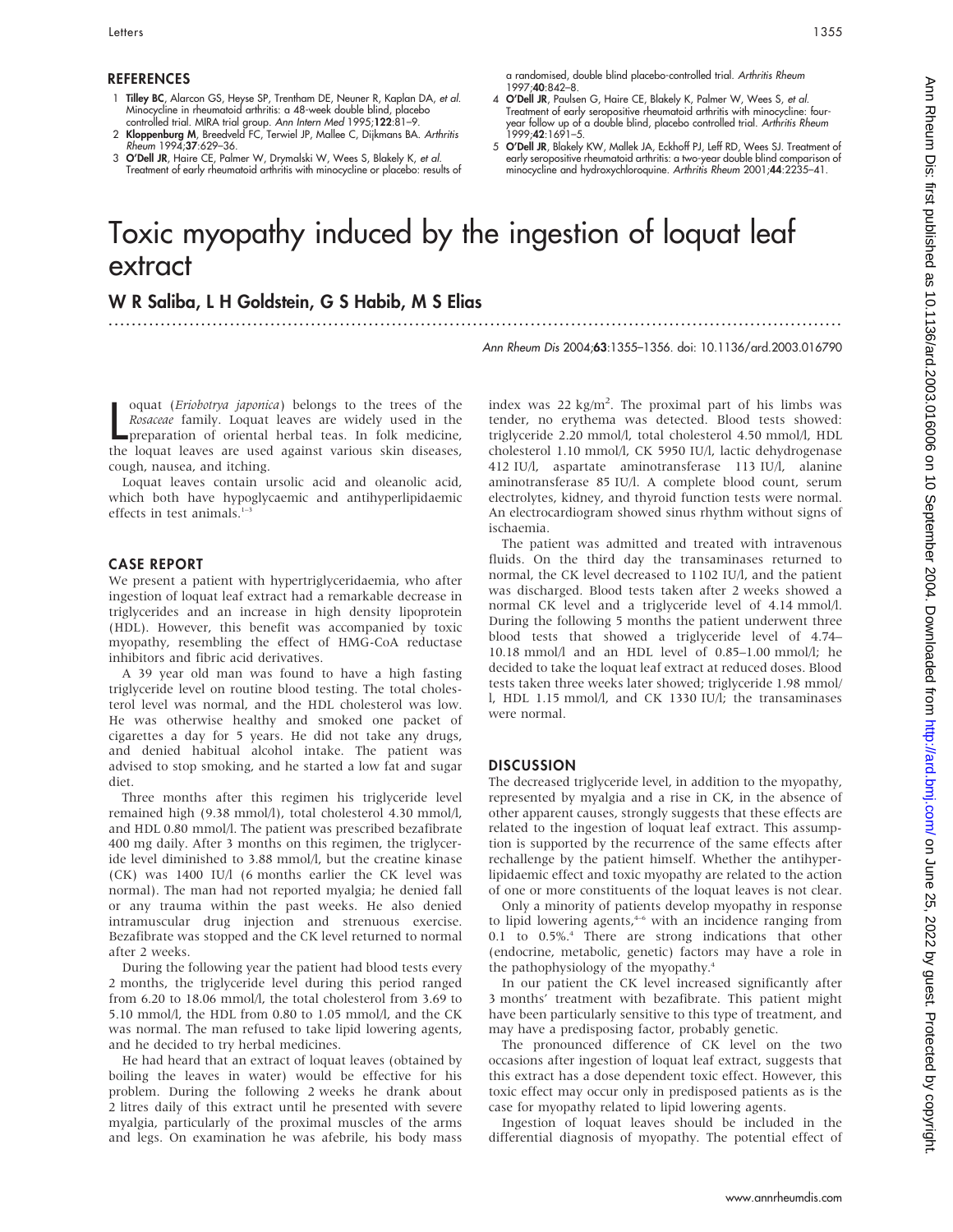loquat leaves to lower triglyceride and increase HDL levels merits further investigation.

### Authors' affiliations .....................

W R Saliba, L H Goldstein, M S Elias, Department of Medicine C, Hae'meK Medical Centre, affiliated to the Technion-Israel Institute of Technology, Faculty of Medicine, Afula, 18101, Israel

G S Habib, Department of Medicine B, Lady Davis Medical Centre, affiliated to the Technion-Israel Institute of Technology, Faculty of Medicine, Haifa, Israel

Correspondence to: Dr W R Saliba; salibuss@yahoo.com

Accepted 6 December 2003

### **REFERENCES**

- 1 Somova LO, Nadar A, Rammanan P, Shode FO. Cardiovascular, antihyperlipidemic and antioxidant effects of oleanolic acid and
- . 15–15:15, ursolic acid in experimental hypertension. *Phytomedicine* 2003;<br>2 **Taniguchi S**, Imayoshi Y, Kobayashi E, Takamatsu Y, Ito H, Hatano T, *et al.*<br>production of bioactive triterpenes by Eriobotrya japonica call. 2002;59:315–23.
- 3 De Tommasi N, De Simone F, Pizza C, Mahmood N, Moore PS, Conti C, et al. Constituents of Eriobotray japonica. A study of their antiviral properties. J Nat Prod 1992;55:1067–73.
- 4 Hodel C. Myopathy and rhabdomyolysis with lipid-lowering drugs. Toxicol Lett 2002;128:159–68.
- 5 Gaist D, Rodriguez LA, Huerta C, Hallas J, Sindrup SH. Lipid-lowering drugs and risk of myopathy: a population-based follow-up study. *Epidemiology*<br>2001;**12**:565–9.
- 6 Pasternak RC, Smith SC Jr, Bairey-Merz CN, Grundy SM, Cleeman JI, Lenfant C, et al. ACC/AHA/NHLBI clinical advisory on the use and safety of statins. J Am Coll Cardiol 2002;40:567–72.

# Tumour necrosis factor receptor associated periodic syndrome (TRAPS) with central nervous system involvement

...............................................................................................................................

K Minden, E Aganna, M F McDermott, A Zink

Ann Rheum Dis 2004;63:1356–1357. doi: 10.1136/ard.2003.016006

mour necrosis factor receptor associated periodic<br>syndrome (TRAPS) is an autosomal dominant disorder<br>resulting from mutations in the TNFRSF1A gene,<sup>1</sup><br>characterised by recurrent attacks of fever, abdominal pain, umour necrosis factor receptor associated periodic syndrome (TRAPS) is an autosomal dominant disorder resulting from mutations in the TNFRSF1A gene,<sup>1</sup> severe myalgia, skin rashes, conjunctivitis, and/or periorbital oedema.<sup>23</sup> These symptoms, which are partially explained by the unopposed action of tumour necrosis factor (TNF) owing to decreased soluble TNF receptor 1 (sTNFRSF1A) serum levels,<sup>4</sup> can be alleviated by administration of etanercept, which is a TNFRSF1B (TNFR2) p75:Fc fusion protein.<sup>25</sup>

We describe a family in which one of three affected members with central nervous system (CNS) symptoms developed a demyelinating disorder suspected to be a feature of TRAPS.

### CASE REPORT

A 20 year old white man and his 25 year old sister had complained about recurrent attacks of fever, abdominal and loin pain, severe myalgia, skin lesions, sore throat, conjunctivitis, and periorbital oedema since early childhood. These attacks had come at irregular intervals, lasted for 2– 3 weeks, and were accompanied by greatly increased acute phase reactants. During childhood both patients had received long term steroid treatment, which partially alleviated the symptoms; in addition, they had been treated with multiple immunosuppressive drugs (for example, chlorambucil, azathioprine, methotrexate) without any detectable benefit, under the erroneous impression they had Still's disease.

The young man developed depressive symptoms without other signs of a neurological disease in his teens, while his sister experienced a neurological illness with dizziness and paraesthesia in her hands, feet, and around the umbilical area at the age of 22. At that time, conventional  $T_2$  weighted magnetic resonance imaging (MRI) of the brain disclosed multiple small hyperintense lesions (most were  $\leq 6$  mm), located in the supratentorial white matter, and some of which showed gadolinium enhancement on  $T_1$  weighted, spin echo sequences. The location of these lesions was not typical of multiple sclerosis; cerebrospinal fluid analysis showed pleocytosis and oligoclonal bands, while

electroencephalography, visual and somatosensory evoked potentials, selective digital subtraction angiography, and a neurological examination were all normal.

The father of both siblings had also had periodic fevers in childhood, progressing in adulthood to intense localised muscle pain and profound stiffness, associated with depressive symptoms, memory impairment, and recurrent loss of sensation and power in his fingertips and hands. Both the clinical examination by a neurologist and the electromyography/neurography pointed to a myotonic disorder.

All three affected family members have a T50K mutation in exon 3 of the TNFRSF1A gene with associated low sTNFRSF1A levels; defective shedding of TNFRSF1A was demonstrated in the young man's peripheral blood mononuclear cells<sup>6</sup> on FACS analysis. Given the severity of attacks in both siblings, treatment with etanercept was started, which dramatically improved both patients' wellbeing, with normalisation of laboratory values. An improvement in paraesthesia without further changes of the MRI findings occurred in the woman during the initial months of anti-TNF treatment. However, at month 20 of etanercept treatment unilateral optic neuritis developed and, compared with imaging performed 12 months previously, new demyelinating lesions were detected by fluid attenuated inversion recovery (FLAIR) MRI (fig 1). This clinical exacerbation occurred in what appeared to be the setting of a TRAPS flare, because fever, arthralgia, muscle stiffness, skin and eye lesions occurred concomitantly.

### **DISCUSSION**

As increased TNF/TNFR signalling has a key role in TRAPS,<sup>4</sup> and is also implicated in inflammatory demyelinating disease of the CNS,<sup>7</sup> one may speculate that the CNS symptoms seen in the young woman are part of the TRAPS phenotype. This is supported by other reports of CNS symptoms in TRAPS, including a severe neurological illness in a woman with a T50M mutation,<sup>8</sup> optic neuritis/papillitis in a woman with a C30R mutation,<sup>9</sup> and behavioural changes in a man and his daughter with the R92Q variant.<sup>3</sup> Whether the CNS symptoms in the woman's brother and father, however, were also